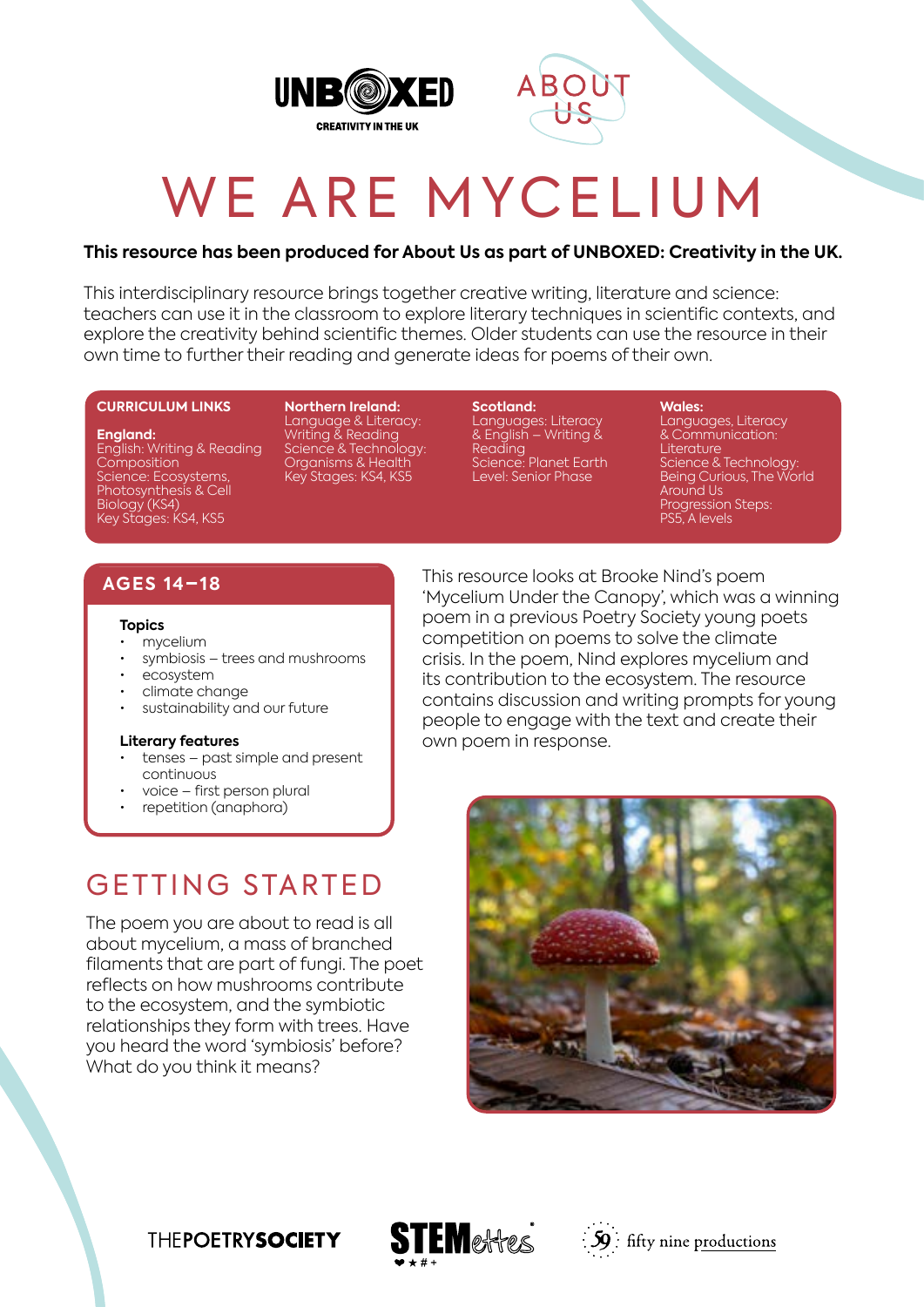# KEY INFORMATION

Mycelium is the **vegetative** part of a fungus (in biology, the term 'vegetative' relates to asexual reproduction or propagation). It consists of a network of threads known as **hyphae.** These threads spread underground, helping other organisms to communicate and carrying nutrients.

Mycelia are integral to the ecosystem because they form symbiotic relationships with other plants. **Symbiosis** is the term used to describe a close interaction between two different organisms, often (although not always) in a way that is beneficial to both organisms.



Mycelium is the perfect example of this. It develops **enzymes** to break down plant material, releasing the nutrients into the soil. In this way, mycelium's contribution to the decay of organic matter helps the cycle of the ecosystem, whereby decomposition of one organism feeds into the life of another. In addition to this, mycelia distribute nutrients throughout their network, make the soil healthier by breaking down toxic substances and filtering water, and can even support a host plant's immune system. In fact, it is estimated that more than 90% of plant families interact with fungi.



Have you heard of 'talking trees' (and no, we don't mean in a Lord of the Rings way)? Trees use mycelium to communicate with one another through their roots, in what is known as a **mycorrhizal network.** The fungus enters the tree's roots, either moving between its cells (an 'ectomycorrhizal network') or within its cells (an 'endomycorrhizal network'). This allows the fungus to benefit from the glucose the tree produces during the **photosynthesis** process, while the tree benefits from the nutrients – nitrates and phosphates – that the fungus absorbs from the soil.

What's more, trees share resources with other trees using the mycelium. In this way, younger trees benefit from more established trees. Trees can use mycelium to gauge how far away other trees are and when to give one another a bit of space!

## **DID YOU KNOW?**

The biggest mycelium recorded is in the Blue Mountains in Oregan, USA. It is over 2,000 acres in size, making it the largest organism on the planet.

Lots of this information came from [Micropia](https://www.micropia.nl/en/), a museum of microbes. You can find out more about mycelium on their website [here](https://www.micropia.nl/en/discover/microbiology/mycelium/). If you're interested in understanding mycorrhizal networks in greater detail, here's a short [video](https://www.youtube.com/watch?v=yWOqeyPIVRo&t=10s) from the BBC, or a much longer [TED talk](https://www.youtube.com/watch?v=Un2yBgIAxYs) by ecologist Suzanne Simard.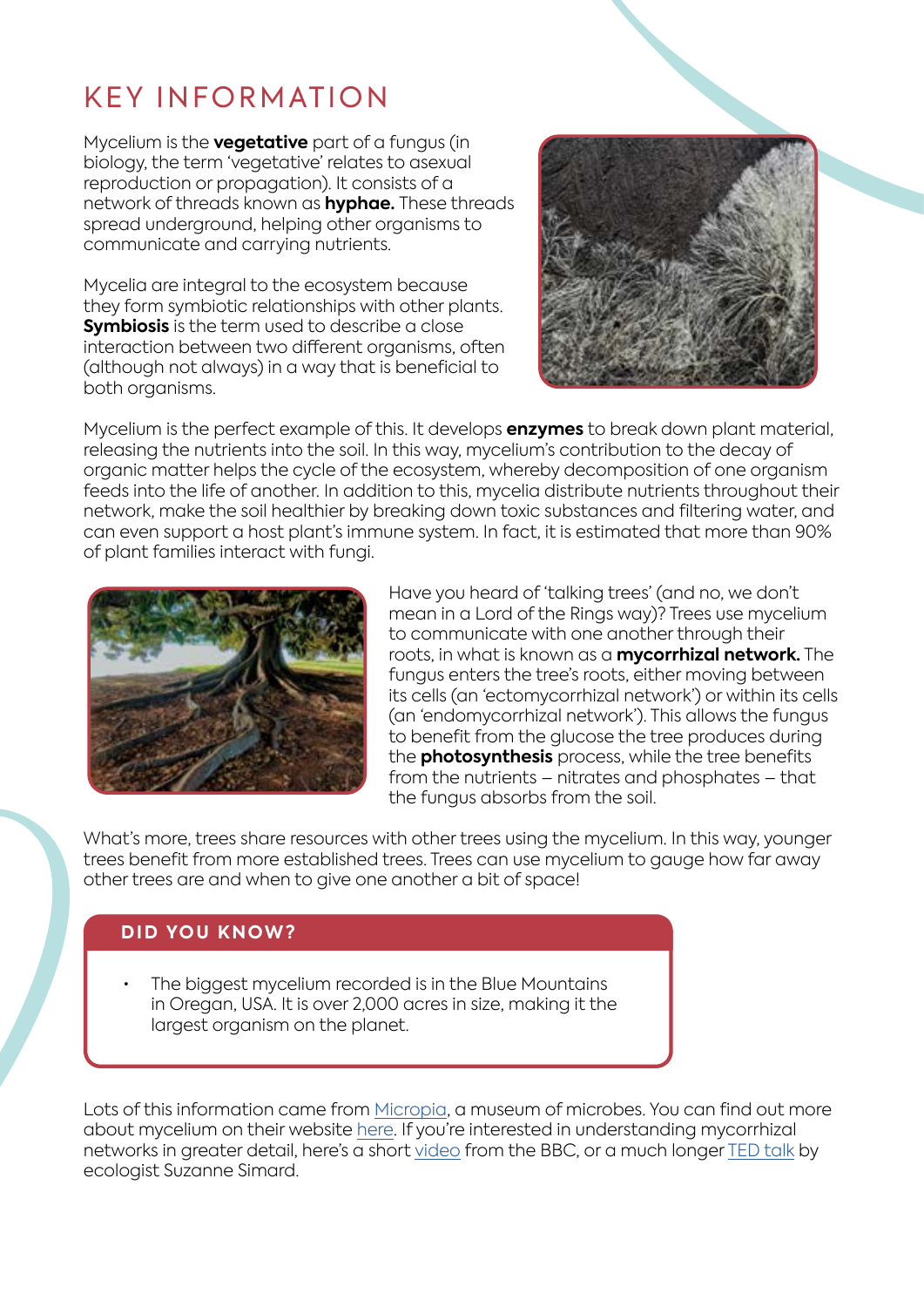## NOW LET'S THINK ABOUT THIS TOPIC IN THE FORM OF A POEM…

Here is 'Mycelium Under the Canopy', by Brooke Nind

## **MYCELIUM UNDER THE CANOPY**

Under the canopy we planted trees and mushrooms the mushrooms sang, nutrients pooling around them, humus darkening in delight.

Under the canopy the trees and mushrooms worked in tandem, pushing water through the dirt, underground transportation.

Under the canopy the mushrooms bore fruit, bore our burdens, bore everything.

Under the canopy we cut open our houses, found mushrooms, rolled them in our palms.

Under the canopy we dug a ditch, clawed into the earth and found mycelium, dipped our fingers into cleansed water.

Under the canopy we cried over oil spills, sent mushrooms to the shore to absorb the chemical pains of the thickened waters.

Under the canopy we dreamed of mushrooms, grown thick and fluffy like marshmallows – they latched onto our worries, decomposing them while we slept.

Brooke Nind originally wrote this poem for a challenge on The Poetry Society's Young Poets Network in partnership with People Need Nature, 2021.

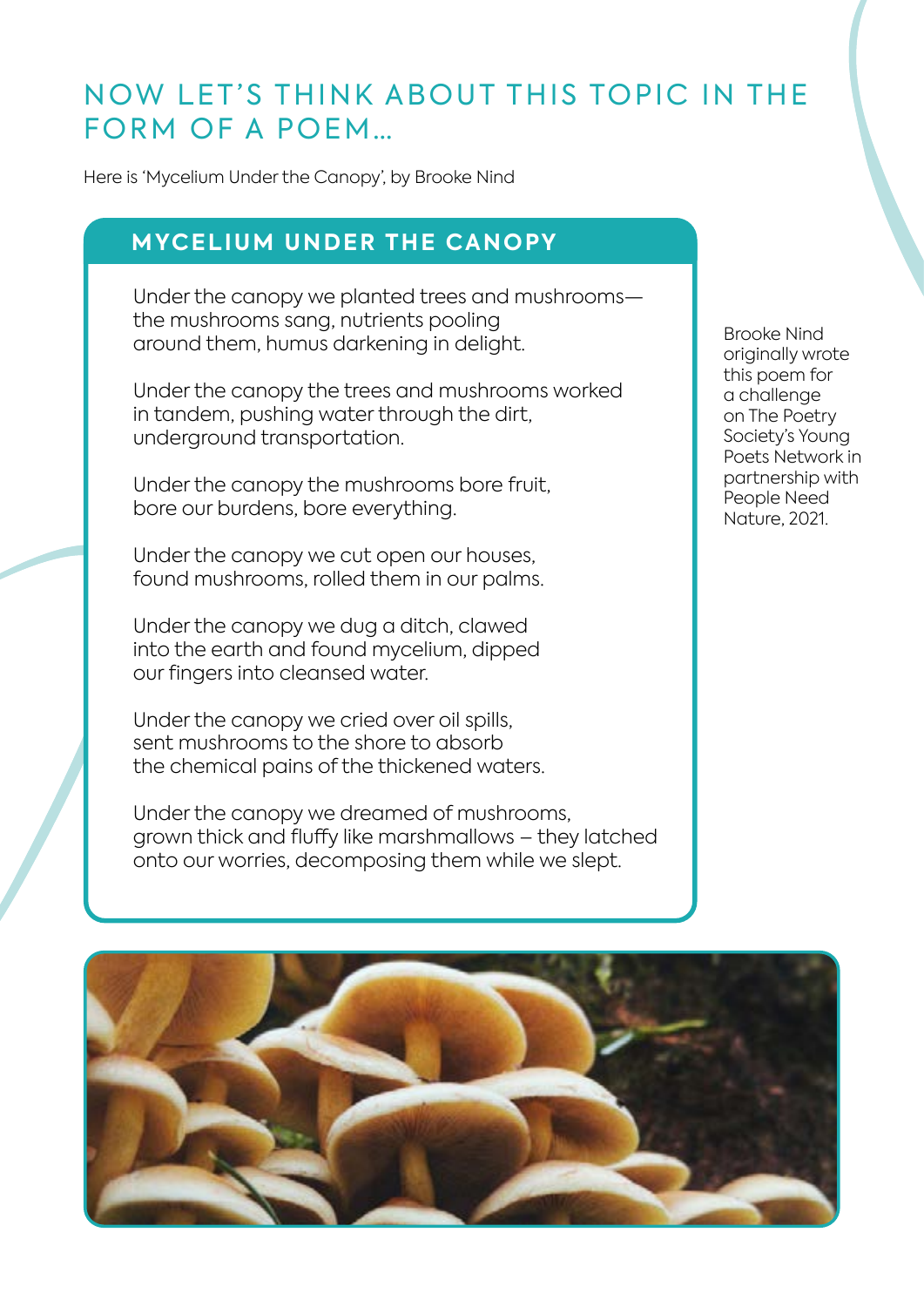# DISCUSSION POINTS

- This poem was written in response to the prompt 'poems to solve the climate crisis'. How do you think creativity, and specifically language, can help us respond to climate change?
- An important theme in this poem is connectivity. How is this explored in the context of the relationship between trees and mushrooms? Think about the mycelium network transporting nutrients.
- Do you think this idea of connectivity or cooperation is relevant to how we respond to the climate crisis? Can we learn from nature in some way?



- 'Mycelium Under the Canopy' is written in the first person plural ('we') voice. Who do you think the 'we' in the poem is? Why has the poet chosen this voice and what effect does it have on the reader?
- Look at the verbs. Some are in the simple past tense ('planted', 'sang') while others are in the present continuous tense ('darkening'). Highlight all the past tense verbs in one colour, and the present continuous verbs in another. What is the effect of combining tenses in this way? Thinking particularly about climate change, how do actions that have been completed in the past relate to actions that are ongoing?
- The poem uses repetition, and specifically anaphora, which is when the same word or phrase is repeated several times at the beginning of successive sentences. In this example, the phrase 'Under the Canopy' is repeated. A canopy can mean the uppermost layer of branches in a forest, or a cloth that hangs over a bed. What is the relationship between the forest and sleep in this poem?
- The poem mentions humus, dirt, earth, digging and decomposing. Are these things you would expect to see celebrated in a poem? In what way is decay represented as a good thing?



• Consider the phrase 'darkening in delight'. Can you find any word play in it? Which word can you spot within 'delight?'

Can you draw a comparison between mycelium and the art of poetry? The mushrooms are said to 'sing', they 'decompose' our worries. How does this poem explore the relationship between organic decomposition and poetic composition? Bearing in mind what we learned earlier about trees using mycelium to communicate, do you think mycelium could be considered analogous to language?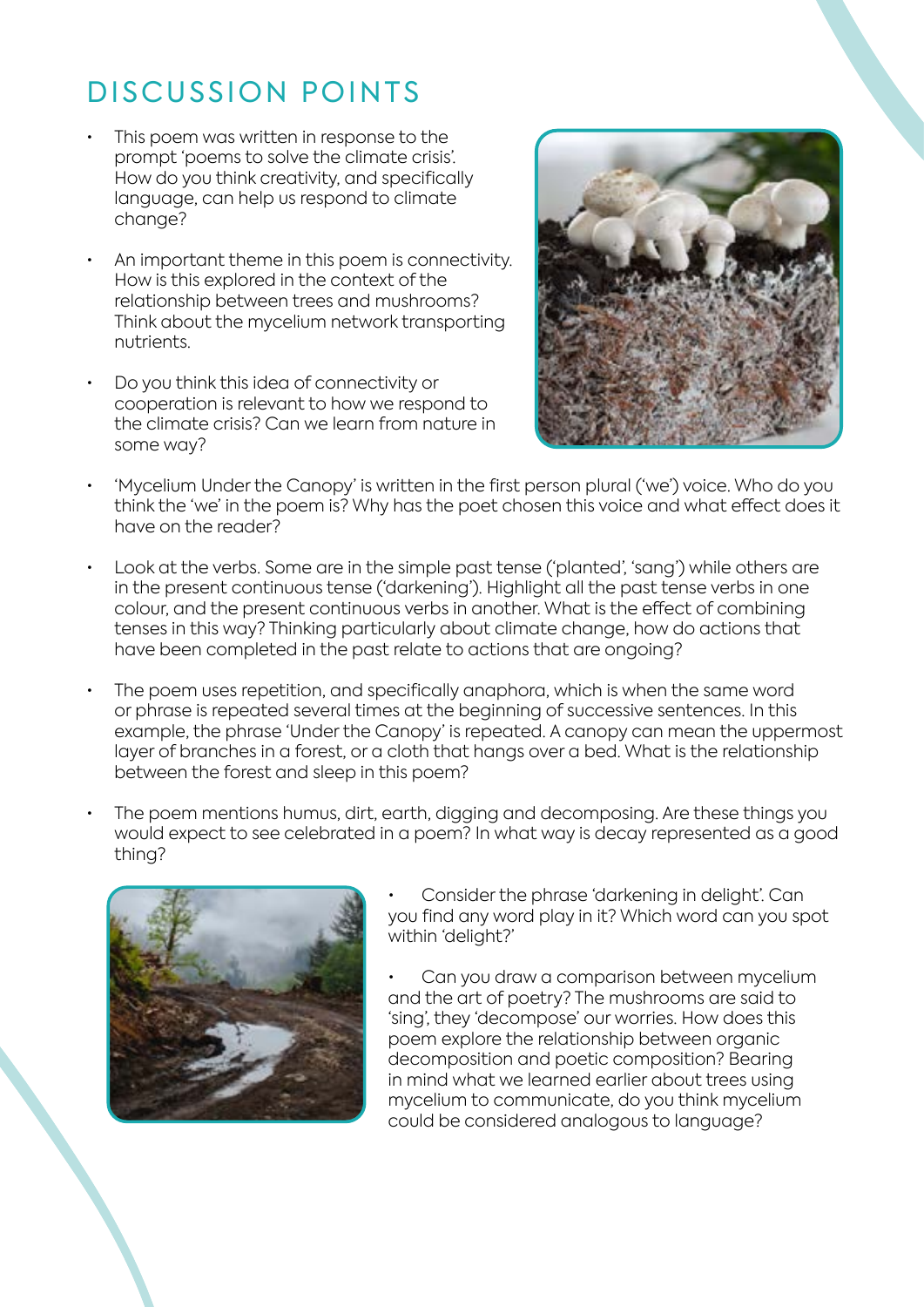# WRITING YOUR OWN POEM

'Mycelium Under the Canopy' reflects on the relationship between trees and mushrooms, and the way that each plays a role in nurturing the other. Can you think of another example of a symbiotic relationship in nature and write about it?

You could think, for instance, of bees gathering nectar from flowers and helping to spread pollen in the process. Or you could consider buffalos and oxpeckers (a type of small bird): the oxpeckers help remove parasites from the buffalo, and the buffalo provides food for the oxpeckers in the form of those parasites. Think about how you could structure your poem in interesting ways to experiment with the ideas of duality or cycles of life – can your poem be a conversation between two organisms? Can you use rhyme or repetition to make your poem loop back on itself?



## **MORE IDEAS FOR POEMS**

Write a poem in celebration of mud. Think about how it is formed and why it is useful. Think about what it feels and smells like. Perhaps you used to play in mud when you were little (perhaps you still do!). Perhaps you enjoy gardening. What is it about being connected to the earth that appeals to our imaginations?'



Write a poem about mushrooms. Remember to think about all the senses mushrooms appeal to: they can be all sorts of weird and wonderful shapes and colours. What do they feel or taste like? Can you focus on a specific kind of mushroom? Look up the names of some mushrooms, choose one of the following and see where your imagination takes you:

OR

- Portobello mushrooms
- Crimini mushrooms
- Oyster mushrooms
	- Black trumpet mushrooms
		- Hedgehog mushrooms